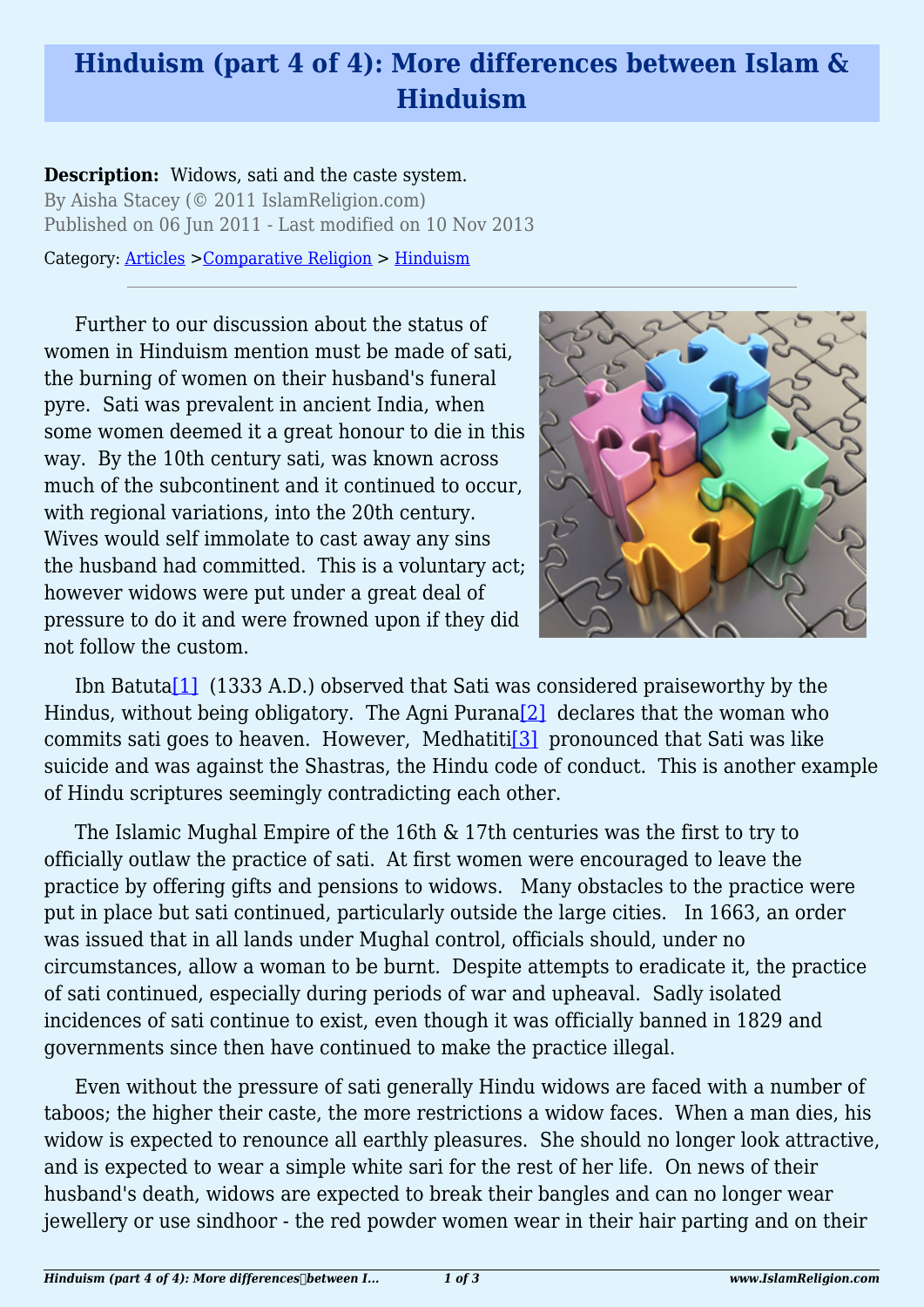foreheads to denote their married status. Some are expected to cut their hair or even shave their head. A widow from the south of India may not even be able to wear a blouse under her sari.

<span id="page-1-0"></span>This is in complete contrast to what Islam says about the treatment of widows. Prophet Muhammad, may the mercy and blessings of God be upon him, said that those who take care of the widows and the poor are like those who spend their days fasting or nights praying[.\[4\]](#page-2-3) Widows are able to remarry and continue to lead a full and complete life after a mourning period of four months and ten days.

## **"And those of you who die and leave wives behind them, they (the wives) shall wait (as regards their marriage) for four months and ten days, then when they have fulfilled their term, there is no sin on you if they (the wives) remarry." (Quran 2:234)**

The caste system exists throughout India, despite being officially banned by India's secular government in 1949. It still permeates Indian society affecting the people both directly and indirectly. The caste system is responsible for the often low status of women in Hinduism, and the current level of violence between Hindus and other religions, particularly Islam.

In the beginning, perhaps as early as 1000 BC, each Hindu belonged to one of the thousands of communities or sub-communities (Jats) that existed in India. These communities were originally defined by a person's profession and they were organised into four social castes (Varna). A fifth group called the "untouchables"(dalits) were outside the caste system. A person's caste determined the range of jobs or professions from which they could choose. Marriages normally took place within the same caste or even sub caste. Typically, parents passed on their professions to their children.

Originally people were able to move from one caste to another. However, at some time in the past (estimates range from about 500 BCE to 500 CE), the system became rigid, so that people lived and died in the same group, with no possibility of upward mobility. "The caste system splits up society into a multitude of little communities, for every caste, and almost every local unit of a caste, has its own peculiar customs and internal regulations.["\[5\]](#page-2-4)

<span id="page-1-1"></span>The Rigveda, a collection of ancient Vedic Sanskrit hymns dedicated to the gods, defined four castes as, in descending order; Brahmins (the priests and academics), Kshatriyas (rulers, military), Vaishyas (farmers, landlords, and merchants), the Sudras (peasants, servants, and workers in non-polluting jobs). The untouchables, not even considered part of the caste system, work in what are considered polluting jobs and are untouchable by the four castes. In some areas of the country, even a contact with the shadow of an untouchable is considered polluting.

Nowadays practicing untouchability or discriminating against a person because of their caste is illegal. Due to repeated and enforced government warnings and education the caste system has lost much of its power in urban areas; however the tradition is largely unchanged in some rural districts. The secular government of India has instituted